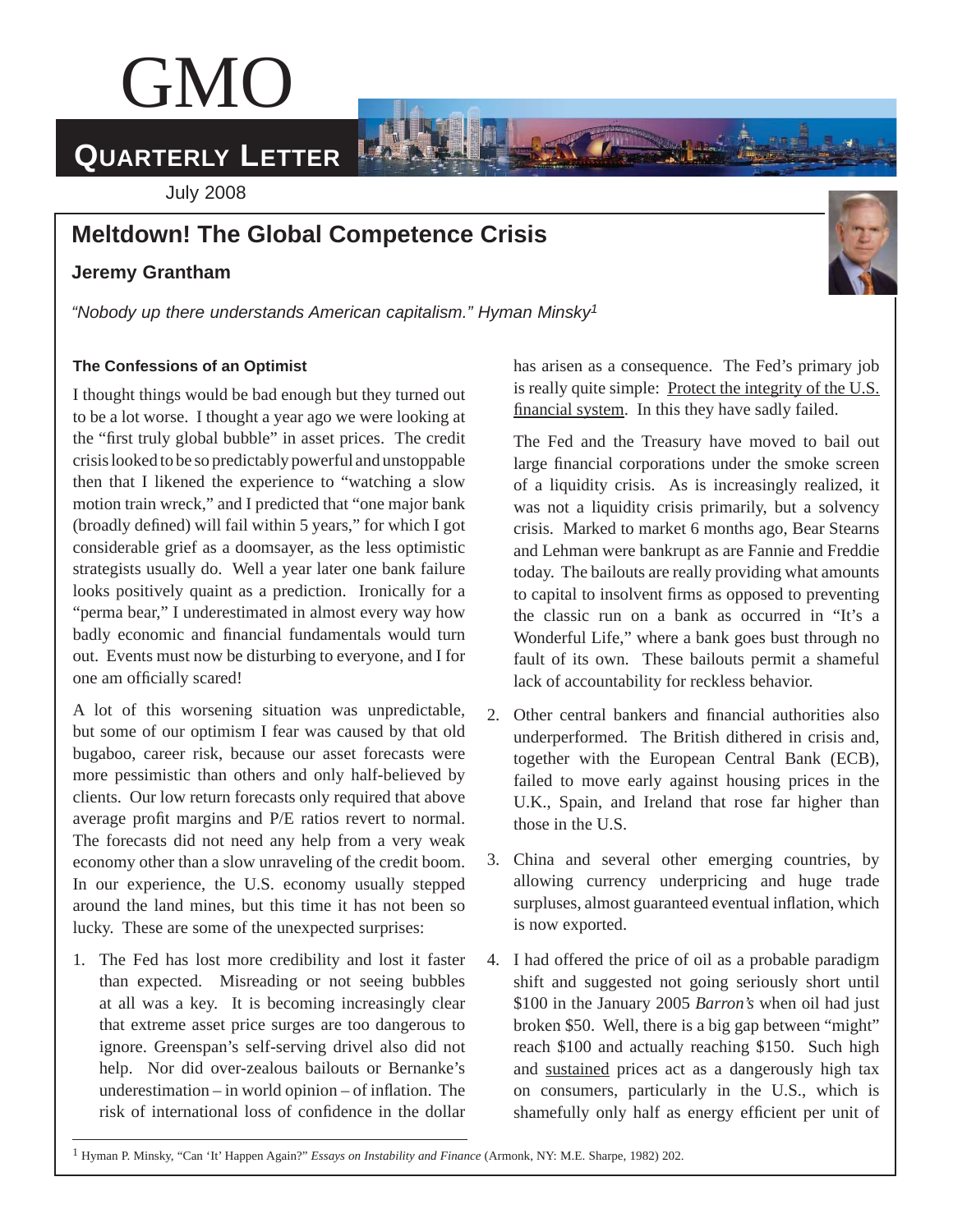GDP as Europe and Japan. The growing surpluses of oil countries must be recycled, and this can be destabilizing.

- 5. Almost all other commodities have also soared in price, transferring income to farmers and miners and taking more buying power from consumers.
- 6. Congress behaved at the lower end of its range of effectiveness. It overestimated corn-based ethanol, which is a minuscule help to gasoline but a strong push on corn and other grain prices. Since ethanol creates more carbon dioxide than pumping oil, the ethanol program is mainly another testimonial to the agribusiness lobby.
- 7. China's ability to sustain rapid growth and avoid a serious stumble has become an article of faith that I was buying into without much skepticism. But why? No sooner do we finish wallowing in the idea of Soviet incompetence than we start to believe that Chinese central planners can wonderfully manage a complicated economy, growing unprecedentedly fast and transforming overnight from a rural society to a capital-intensive industrial wonder using half of some of the world's resources. Economic logic and history suggest that their governmental interferences will be sub-optimal, and that China's current level of investment will turn out to be dangerously high, encouraging waste. They continue to build basic capacity on automatic pilot even as they encounter dangerous times for their export-led economy, since we are all facing the rising probability of a global slowdown in economic growth and trade. China also has to deal with rising energy costs in their particularly energy inefficient economy. Surely they will stumble. And if we are all unlucky, they will stumble right into the global credit crisis.
- 8. Didn't we all expect at least modest competence from most of our financial companies? I always thought it was the Bear Stearns of the world who knew what was going on, and that when the music stopped, the financial junk would be safely (from our point of view) in the hands of, say, Taiwanese banks. How did the guys who put some dead rats in the pot end up eating some of their own stew? (To be charitable, perhaps the head chefs did not realize that the kitchen staff was throwing in the odd rat to increase their Christmas bonus!) I never realized how far it would reach: into municipal bonds, SIVs, insurance

companies, instruments represented as cash-like, and former stalwarts of prudence such as Citibank, UBS, and The Royal Bank of Scotland.

- 9. The emergence of Iran as a latent military target has become a potentially destabilizing factor, especially for oil prices (or even oil availability) and the U.S.'s image globally.
- 10. A year ago I thought that the credit crisis would drastically reduce the availability of "soft" loans with few lender rights. I expected this to be a major threat to silly overleveraged deals such as 2006-07 vintage private equity. But second quarter loan growth did not merely slow; it is running 9% down on last year, the worst since consistent records started in the early 1970s. This threatens the well-being of not just flaky companies but also more ordinary companies, in fact the whole economy.
- 11. It is quite well known that much of the world has been living beyond its means in a short-term financial sense by increasing its consumer debt and by benefiting from excessive global money supply. Less well known is that we have been collectively living beyond the planet's means by over-consuming finite resources. The disappointment here in the U.S. has been the chronic inability of government to get this point and, in particular, to develop a serious long-term energy policy. (See the attached *Letters to the Investment Committee XV.*)
- 12. Most dangerously, all of these factors interact, creating a broad based – even global – vulnerability in the financial system. Given the growing perception of incompetence that is broadly distributed throughout the system, we run a serious risk of a meltdown in confidence in leadership totally unlike anything we have seen since World War II. And with substantial justification! Why should we trust the financial system the way we used to? We should distrust the general competence of financial management: of governments and of corporations and of all bankers, whether commercial, investment, or central bankers.

Global asset prices, in complete contrast to these unpleasant surprises in fundamentals, have been more or less predictable. Some, like Chinese equities, have come down much faster than I expected, and some, like U.K. house prices, have really taken their time. Also, junky, risky stocks have toughed it out far better than I believed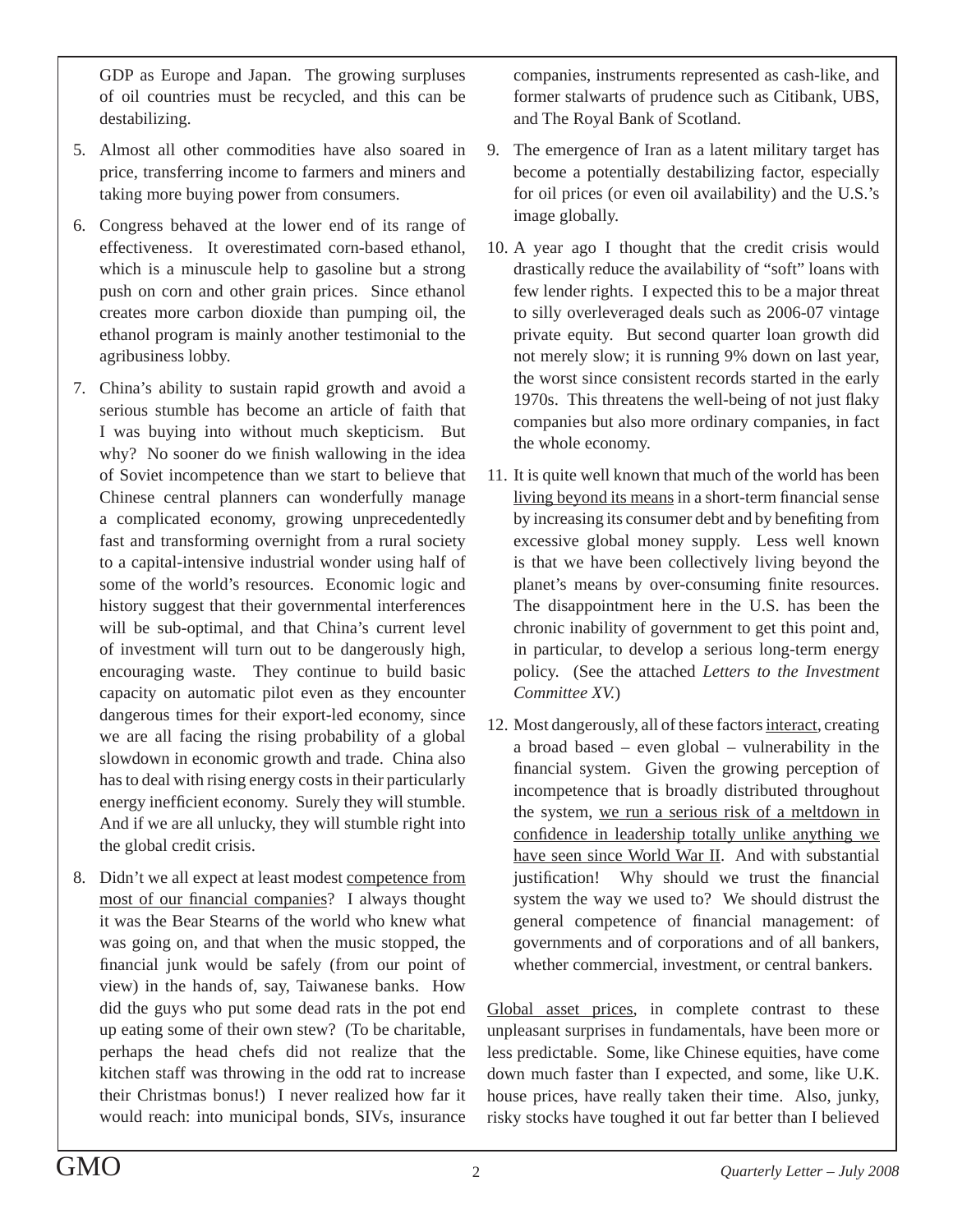likely or than the rest of the financial picture would have suggested – they have held their own with the blue chips – but this is, after all, the stock market and some surprises are expected.

Where does this leave me? Believing that asset prices will come down to fair price and below by about 2010, a belief I have held since 1999. This means about a 10% to 15% decline in the S&P by then (to about 1100) and a similar percentage decline for EAFE; about another 10% decline in U.S. housing and perhaps a 40% decline in U.K. housing, which is likely to take quite a while longer than 2010 to bottom out. Critically, overruns on the downside for all asset prices after a bubble breaks are much more the rule than the exception!

So, in general, the unexpectedly bad fundamentals have not dramatically changed our asset class forecasts. Yes, there has been an unexpectedly large bite taken out of the net worth of financial companies. But other than that, it is more that the probability has increased for longer and deeper overruns below fair value and the chance of a "meltdown" substantially more rapid than my long-held suggestion of a leisurely move to a low in 2010 or later.

There is, though, one important change in our outlook for emerging market equities. I still believe they will end up selling at a large P/E premium some time in the next 5 years or so, for reasons outlined last quarter in "The Emerging Emerging Bubble." What has changed is the risk over the next couple of years. I now realize that in an unexpectedly bad global economy, the combination of rising inflation, commodity dependence, and particularly high export ratios leave them more vulnerable than I had thought. Economically, most emerging countries really looked to have decoupled for 18 months as we slowed and they did not. But in a global recession no one decouples. As German, French, and British growth slowed rapidly in the last 6 weeks, a global slowdown looks more likely and more painful. To this end, we have done an aboutface and lowered our weightings in emerging equities to neutral or just below. To critics of this change, I would cite the quote attributed to Keynes, caught in the same predicament: "When the facts change, I change my mind – what do you do, sir?"

Commodities do not play a very big part in our current asset mix and more's the pity, a clear mistake on our part. If they did however, we would be reducing our exposure and again expecting short-term 1- to 3-year price problems

within a very positive long-term view. (See the attached *Letters to the Investment Committee XV*.)

#### **Summary and Recommendations**

Due to a combination of spectacular mismanagement by the authorities that resulted in very excessive and dangerous speculation and very bad luck in the timing of commodity problems and over-rapid expansion of China, the fundamental global outlook is substantially worse than expected. These problems lower long-term asset values by a little and increase the chances of deeper overruns and perhaps a faster trip to the lows. Our advice until now was very simple: take as little risk as possible except for emerging markets. Now it is even simpler: take as little risk as possible.

The more complex issues, as always, involve timing. Both emerging markets and commodities (especially oil) have a creative tension between the negative and risky short term (1-2 years) and the attractive long-term (5- 10 years) prospects. In the short term, slowing world economic growth combines with credit, currency, and inflation problems to dominate the outlook and offer poor prospects for emerging markets and commodities. Longer term, the reverse is true and they look like the assets to own. But for those who can keep some of their powder dry, there are likely to be much better investment opportunities in a year or two (or three) than we have seen for 20 years. Our motto should be:

 Don't be brave, run away. Live to fight another day.

#### **How Did Things Get So Bad?**

At one level, we have spent 20 years or more digging our deep hole. We slowly and steadily lowered our financial standards and increased our debt leverage and our general risk-taking in the ways predicted by the late but newly famous Hyman Minsky. And we and a rapidly increasing number of others have commented quite bitterly on this long slide.

But what I think has been under analyzed is the proximate cause – the thing that really tipped us into the manure: a remarkable unwillingness of the authorities and financial leadership to believe that asset bubbles, however arrived at, always revert to normal.

The first dramatic example of this disbelief in the existence of bubbles was of course the internet and tech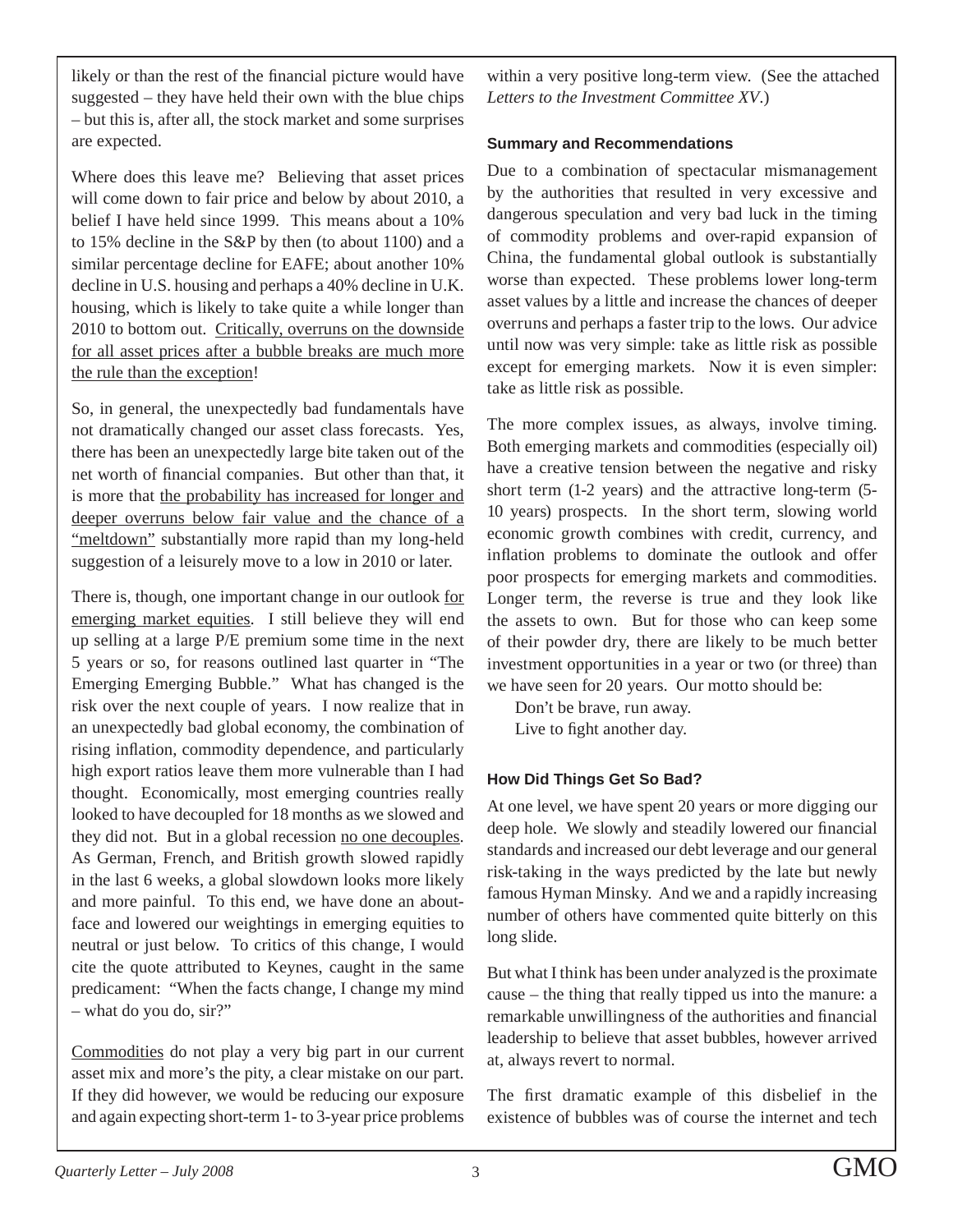bubble, with the market at 35x earnings (compared with the 1929 and 1965 highs of 21x) and with the growth half of the market at over 50x! Famously, our much praised Fed boss could see no bubble and respected the thousands of "well informed investors," most of whom by then were actually playing musical chairs and momentum and could not have cared less about information! Having been a cheerleader rather than a stern enforcer of standards, the Fed, as promised, rushed to provide help as that bubble inevitably burst. This – as we all know to our cost – facilitated a much more dangerous bubble in housing. And again the Fed cheered the "ingenuity" of the sexy new financial instruments, notably the asset-backed and subprime mortgage-backed paper.

If only financial lenders had understood the full consequences of the housing bubbles – that U.S. house prices would decline by 25% or more and U.K. prices by 40% or more – they would have acted very differently. Greenspan and Bernanke would have responded early and often to help shrink the volume of subprime mortgages instead of emphasizing, as Bernanke did, the normalcy of the market at its peak and the fact that U.S. house prices had never declined. If Hank Paulson had counted on a 30% decline, he would have foreseen a calamity for banks and related entities, since he especially must have known about the highly suspicious quality of the instruments. He would have known that Fannie and Freddie, to be topical, at over 60x leverage obviously did not have enough equity for this kind of decline. Had he believed, he would have entered his job demanding immediate damage control and that much more equity be raised rather than suggesting that all was well and contained. The big-wig bankers at Merrill, Citi, Lehman, Bear Stearns, et al. could never have behaved the way they did had they understood the size of the likely drop in housing values.

We now have several other big negatives that are unrelated (or only slightly related) to U.S. housing: commodity price increases, rising inflation, and dollar problems. They will independently cause plenty of grief. But without the U.S. (and soon the U.K.) housing issues, the pressure on the global financial system would have been manageable. And without ignorant behavior around bubbles – the near certainty of their breaking and the damage they invariably cause, especially in housing – most of our current near disaster would have been avoided. It is all very, very frustrating. It's almost as bad as struggling with the efficient market hypothesis for 30 years, and is closely related to it. As Kindleberger<sup>2</sup> said, this kind of belief in efficiency that denies the existence of bubbles "ignores a condition for the sake of a theory." To which I can't resist adding: Bubbles occur. They always burst. They always cause pain. Financial leaders, please wake up!

#### **The U.S. Housing Bubble and the Poor U.K.**

Well, it's been an eventful 6 months in housing! Exhibit 1 shows our well-worn, but updated exhibit of the classic bubble in U.S. house prices that we have been showing for 3 years now. It is interesting to read how surprising the U.S. house price decline has apparently been for many commentators. But in real life, it would have been far more than merely surprising, perhaps even unique, if they had not declined, as our study of all similar 2 standard-deviation (40-year event) bubbles has indicated. The reason house prices had never declined before was that hitherto the U.S. housing market was very diverse, bubbling in one area while cooling in another. Uniquely this time, the areas varied from red hot to merely warm, with the average deep in extreme bubble territory (the 100-year event or 3 standard deviations from long-term

#### **Exhibit 1**

#### **U.S. House Prices Will Continue to Decline**



2 Charles P. Kindleberger, *Manias, Panics, and Crashes: A History of Financial Crises* (New York: John Wiley & Sons, 2005).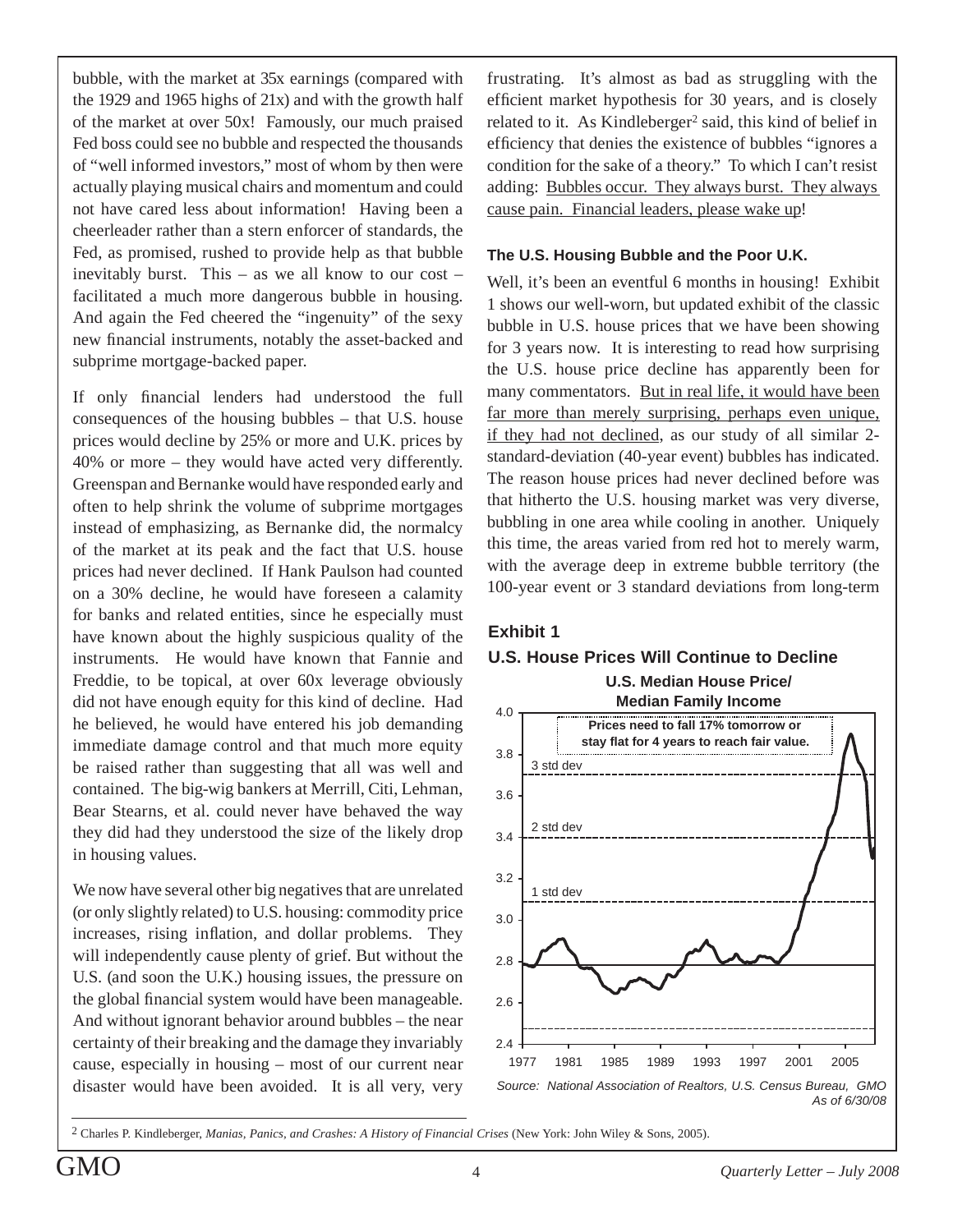trend). From this extreme level, this bubble has burst quite rapidly, in fact about as rapidly as it went up, which is also typical of large bubble events. In order for house prices to reach normal from here, they must either decline 17% immediately or experience 4 flat years while income catches up, or some combination. However, what we must worry about is the normal tendency for bubbles to overrun on the downside. Exhibit 2, my recent favorite exhibit, shows the dramatic differences between our housing prices and those in the U.K. While the U.S. is a newcomer to housing bubbles, the Brits are old pros. It's practically their national past time. They may not win at Wimbledon, but they can do really good housing bubbles! 1973 and 1989 were the peaks of two handsome, fairly symmetrical housing bubbles in the U.K. Note in particular how the housing market reached fair value at trend in 1992 and overran considerably by 1996, which produced the lowest income multiples since the records began in 1950. We had all been told that the 1989 U.K. prices were a new high plateau because they were no longer making any more land and certainly were not zoning any more old land for housing. Presumably by 1997, they had decided to make some more after all.

The U.K. housing event is probably second only to the Japanese 1990 land bubble in the Real Estate Bubble

#### **Exhibit 2**



Hall of Fame. It was no fantasy that the land under the Emperor's palace really did equal the whole of California at the peak prices. The current U.K. housing event had become the biggest tease in bubble history, beginning to decline almost 4 years ago, then putting together another 2-year rally before finally flagging this year. The bad news is that as usual it will go all the way back to normal – which you can barely see from here – and very probably will overrun just to rub it in. It will make our troubles look like a toothache to their hip replacement. Unfortunately for global financial well being, the U.K. is not Iceland, but a major player in the global banking business, so the scale of the write-downs will produce yet another wave of destabilization.

In the U.K., house prices could easily decline 50% from the peak, and at that lower level they would still be higher than they were in 1997 as a multiple of income! It is a truly ugly thought that mortgage lenders and the guardians of the financial system seem never to have considered, at least until recent weeks. If prices go all the way back to trend, and history says that is extremely likely, then the U.K. financial system will definitely need some serious bailouts and the global ripples will be substantial. Of all the negative possibilities out there, and there are plenty, real pain in this area is the most likely; I would say, nearly certain.

#### **Thank Heaven for Optimists**

George Soros has long believed in "Reflexivity," a term he uses to describe how even strange and irrational investment beliefs can still impact and change reality. Seldom has this been demonstrated better than in the irrational belief that the credit cycle's problems were over late last year and again in April this year. This belief allowed for two waves of capital raising by banks and related entities from sovereign funds, institutions, and corporations, who assumed all the bad news was over and the price was right. Investors have been conditioned to buy the dips since 1982, because doing so was most often successful, notably so in the 1987 crash. But this time really is different, and the problems will be deeper and longer than most investors even now expect. By the end, capital equal to a third of all the financial capital that existed in June 2007 may have been written off. At this level of reduced equity, the banking system could not function effectively. I believe that realistic investors should have held back from investing in weakened financial companies and mostly still should. But we all need the financial system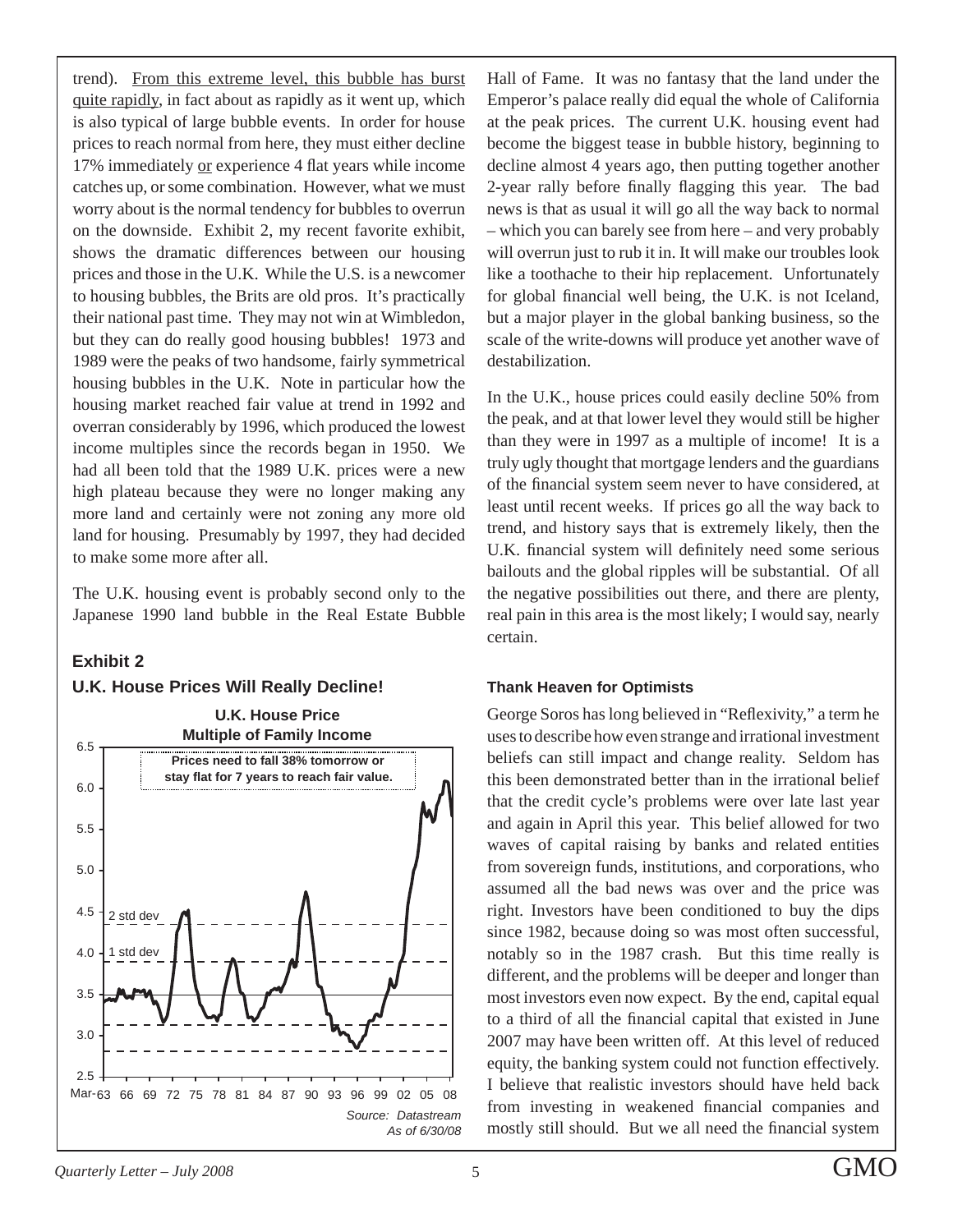to survive and function effectively, and to do this it needs more capital. We have all benefited from the generous, if misguided, investments that have already taken place and the increasingly reluctant ones that will continue to be made. So, to all you sovereign funds, private equity funds, Bank of Americas, and shareholders who threw your money into overpriced banking stocks to provide new capital, a heartfelt "Thank you!" from all of us.

#### **Recent Performance**

This year has not been without unexpected problems for us. Our fixed income difficulties from last year continued, but now we believe, given higher yields on our assetbacked paper and the likelihood of being paid off, that we will get back over the coming months at least most of what we lost this year.

In equities, all measures of value have had a very tough time globally, and the expected move to fundamental quality and away from riskier stocks has been very slight and uneven, which is remarkable given the heightened risk awareness in fixed income. The first week of the year was phenomenally good in this respect, but in the months following the Fed's string of bailouts, risky stocks came roaring back. By May, most of our equity strategies were down against their benchmarks. Reality, however, began to bite in June and most of our equity strategies nosed ahead and continued to run in early July. For the year, our Emerging and International Active strategies were slightly behind, U.S. Core and Quality very slightly ahead, and International Quant about 2 points ahead. Asset Allocation's long-only strategies such as global balanced were slightly ahead, and our hedge strategies performed well in a difficult period. Multi-Strategy was up 6.5% for the year. We continue to have high expectations from our very conservative disposition in equities, hedge strategies, and asset allocation.

#### **Footnote: GMO's 10-year Forecast from June 1998**

There have been very good times and very bad times over the last decade, so it's a reasonably appropriate moment to look at the 10-year forecast we put out in June 1998. As you can see from Table 1, U.S. equity performance came in dead last out of 10 asset categories, as we suggested it would, but it was still 1.3% a year ahead of our expectations. All of this outperformance resulted from profit margins that in June were still well above the long-term average, in our view unsustainably so. If profit

#### **Table 1**

#### **GMO 10-Year Forecasts for June 30, 1998**

*Forecasts from June 30, 1998 vs. actual as of June 30, 2008*

| <b>Asset Class</b>              | <b>Estimated</b><br>Rank | <b>GMO 10-Yr</b><br><b>Forecast</b><br><b>June '98</b><br>(% Real<br>Return/Yr) | <b>Actual</b><br>10-Yr Return* | <b>Actual</b><br>Rank |
|---------------------------------|--------------------------|---------------------------------------------------------------------------------|--------------------------------|-----------------------|
| <b>Emerging Market Equities</b> | 1                        | 7.0                                                                             | 13.4                           | 1                     |
| <b>U.S. REITS</b>               | $\mathbf{2}$             | 5.2                                                                             | 7.4                            | $\mathbf{2}$          |
| <b>Emerging Country Debt</b>    | 3                        | 4.9                                                                             | 6.9                            | 3                     |
| <b>International Small Cap</b>  | 4                        | 4.9                                                                             | 6.5                            | 4                     |
| <b>U.S. TIPS</b>                | 5                        | 3.8                                                                             | 4.8                            | 5                     |
| <b>Lehman Aggregate</b>         | 6                        | 2.6                                                                             | 2.7                            | 7                     |
| <b>EAFE</b>                     | 7                        | 2.5                                                                             | 2.9                            | 6                     |
| <b>U.S. T-Bills</b>             | 8                        | 2.1                                                                             | 0.6                            | 9                     |
| <b>Foreign Bonds</b>            | 9                        | 2.0                                                                             | $2.2^{\circ}$                  | 8                     |
| <b>S&amp;P 500</b>              | 10                       | $-1.3$                                                                          | 0.0                            | 10                    |

*\*Actual real index returns are for 6/30/98 to 6/30/08 period. Source: GMO*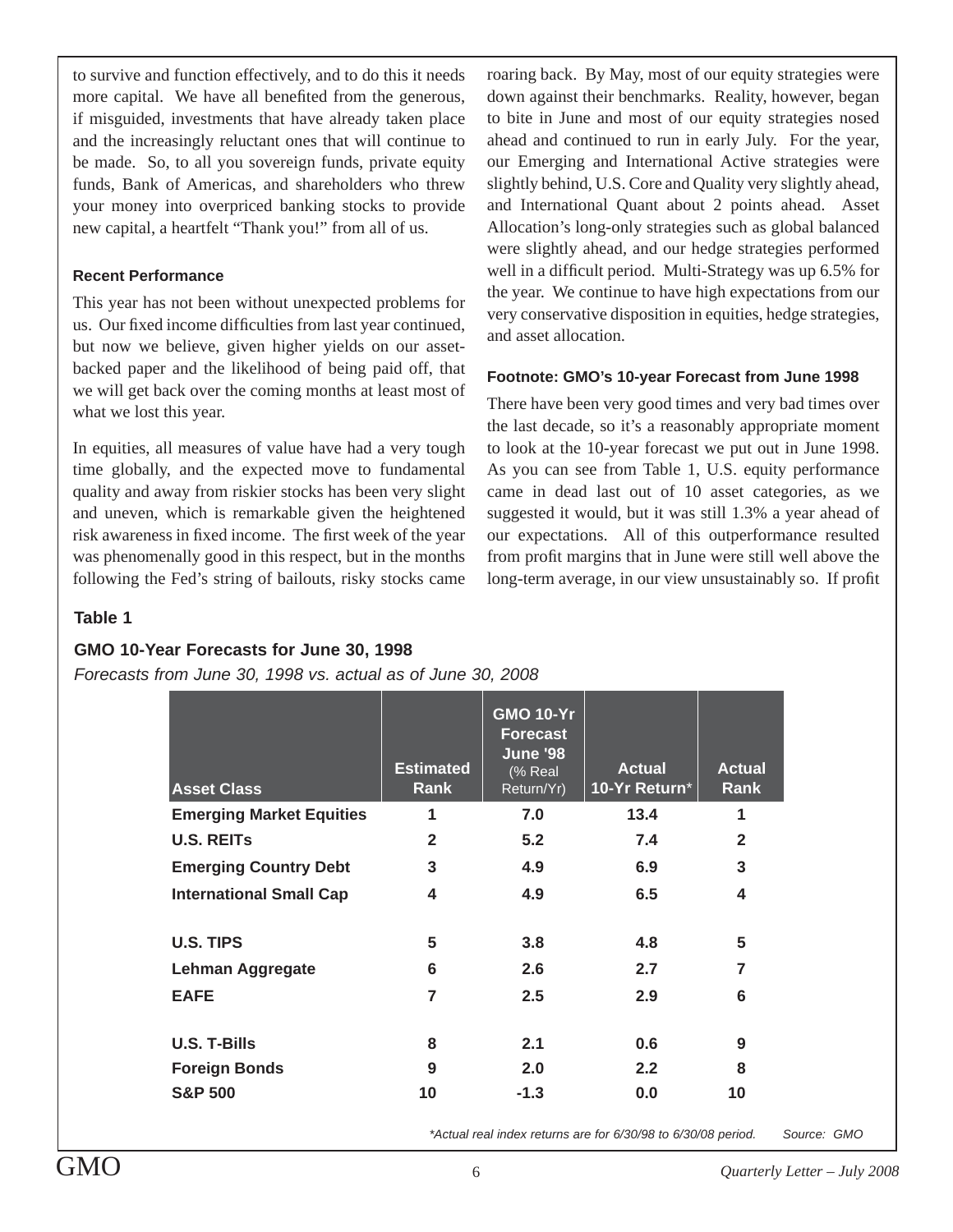margins were normal today, even with no shift in P/E ratios, the last 10 years' returns would have been 0.6% a year behind our estimate. EAFE equities came in 0.4% a year ahead of expectations. Emerging equities that we ranked in first place indeed came in first, outperforming – bless them – by 6.4% a year, ahead of our already strong estimate. Although we were a little pessimistic in general, accounted for by remarkably strong ending margins, we nailed the rankings with none of the 10 categories being more than 1 place from the correct ranking. (Forestry was not a serious asset class 10 years ago but, for the record, our forestry estimate was 5.0% real – shortly after that date to be raised to 7.0% – and the actual performance on the NCREIF Timberland index came in at 6.0%, handsomely ahead of the major asset classes.)

We so-called "perma bears" are criticized because negativity is unpleasant and off-putting to most investors. Most strategists, through this dismal 10 years for U.S. equities, have been more or less "perma bulls." Back in 1998, they were arguing for a normal long-term return, that is to say about 7-8% real. If we feel that we have been unduly optimistic, what must they feel? They really do get away with murder!

Disclaimer: The views expressed are the views of Jeremy Grantham through the period ending July 25, 2008, and are subject to change at any time based on market and other conditions. This is not an offer or solicitation for the purchase or sale of any security and should not be construed as such. References to specific securities and issuers are for illustrative purposes only and are not intended to be, and should not be interpreted as, recommendations to purchase or sell such securities.

Copyright © 2008 by GMO LLC. All rights reserved.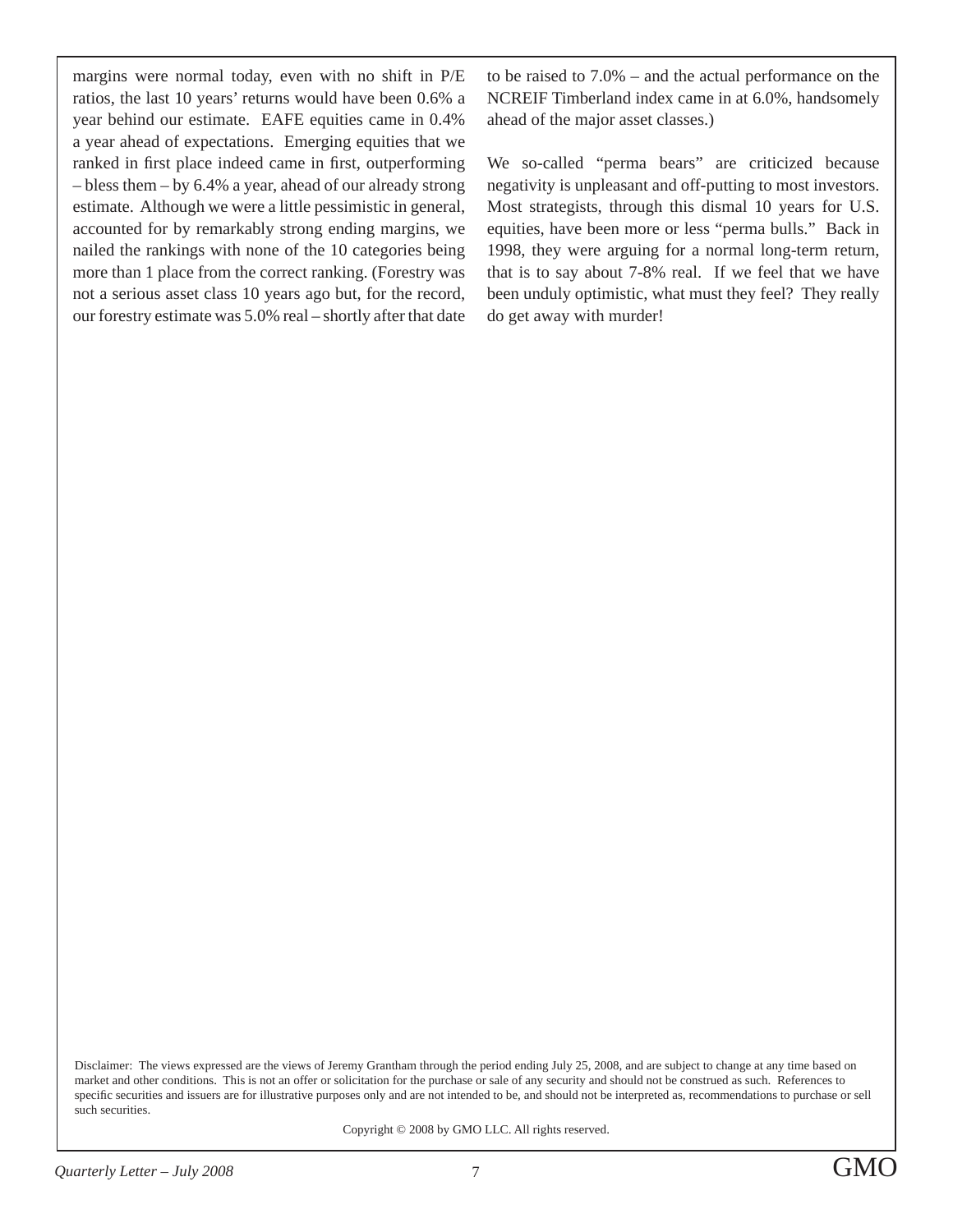# GMO

## **SPECIAL TOPIC**

July 2008

*Letters to the Investment Committee XV\**

### **Living Beyond Our Means: Entering the Age of Limitations Jeremy Grantham**



How many times over the last 200 years have gloomy economists predicted limitations to growth? And always they were wrong. Science and human ingenuity always came to the rescue. Instead of rising steadily in price, raw materials and food fell in real terms. And since hourly income rose, raw materials became ever more affordable as the specter of starvation, although always around, steadily retreated. Food, for example, fell from 70% of a typical American's budget 200 years ago to about 10% today. And, every time a warning was redundant, the idea that science always wins and that the human brain and talent are boundless and can conquer all took deeper root. We have learned in the stock market not to underestimate the power of repeated events to create a consensus. Humans are just plain eager to see patterns, and 200 years of increasing plenty in the face of recurrent pessimism is serious reinforcement indeed. It is hardly surprising, therefore, to find ourselves in a position where faith in our ability to rise above the planet's limitations is complete.

It is believed today by just about everyone, smart or not, well informed or not. And so it probably was with the Mayans, whose civilization withstood the limitations imposed by the local environment and other stresses for almost 1000 years. Yes, there were close calls, dreadful droughts and wars, but with their boundless ingenuity and a few human sacrifices, they scraped through over and over again. A millennium must have left the Mayans feeling that their prosperity was divinely endowed. But eventually, despite their time-baked confidence, they leaned a little too hard on their resources, the droughts lasted a little too long, and it all ended.

Our current faith, though, is based on impressive data. Every commodity (with the clear exception of wood, and the possible exception of oil) has declined in real price for 200 years. These prices have fallen despite the obvious truth that we try to use the most fertile soil first and find the shallowest oil, the thickest coal seams, and the richest ores. Offsetting this pressure from naturally rising marginal costs was a steady rise in technological progress: it became cheaper to drill ever deeper wells because techniques for both locating and drilling oil improved. And so it was with corn and copper and everything else. But it was not a natural law that this trend would continue indefinitely. It happened because of the accidental confluence of favorable factors. As the world entered the technological and agricultural revolutions led by Britain in the 18th century, productivity surged. Britain's per capita wealth doubled in 100 years, equaling the growth of at least the previous 1000 years. This doubling occurred in Germany in 70 years, and then eventually in Japan in 40, in South Korea in 30, and finally in China in 10 or 12. This acceleration reflected the growing accumulation of advanced techniques that were exploited by the latest arrivals. The accumulated body of science and technology was applied in each new country to economic and agricultural systems that had changed only slightly for the mass of people in thousands of years. This created a mass of low-hanging fruit and, with these easy pick-ups, populations could expand and grow wealthier simultaneously. The new arrivals to economic take-off helped sustain the momentum of the more mature countries such as the U.S. and European nations that were growing at the boundaries of technology. Almost too good to be true, cumulative technological progress was a



The Letters to the Investment Committee series is designed for a very focused market: members of institutional committees who are well informed but noninvestment professionals.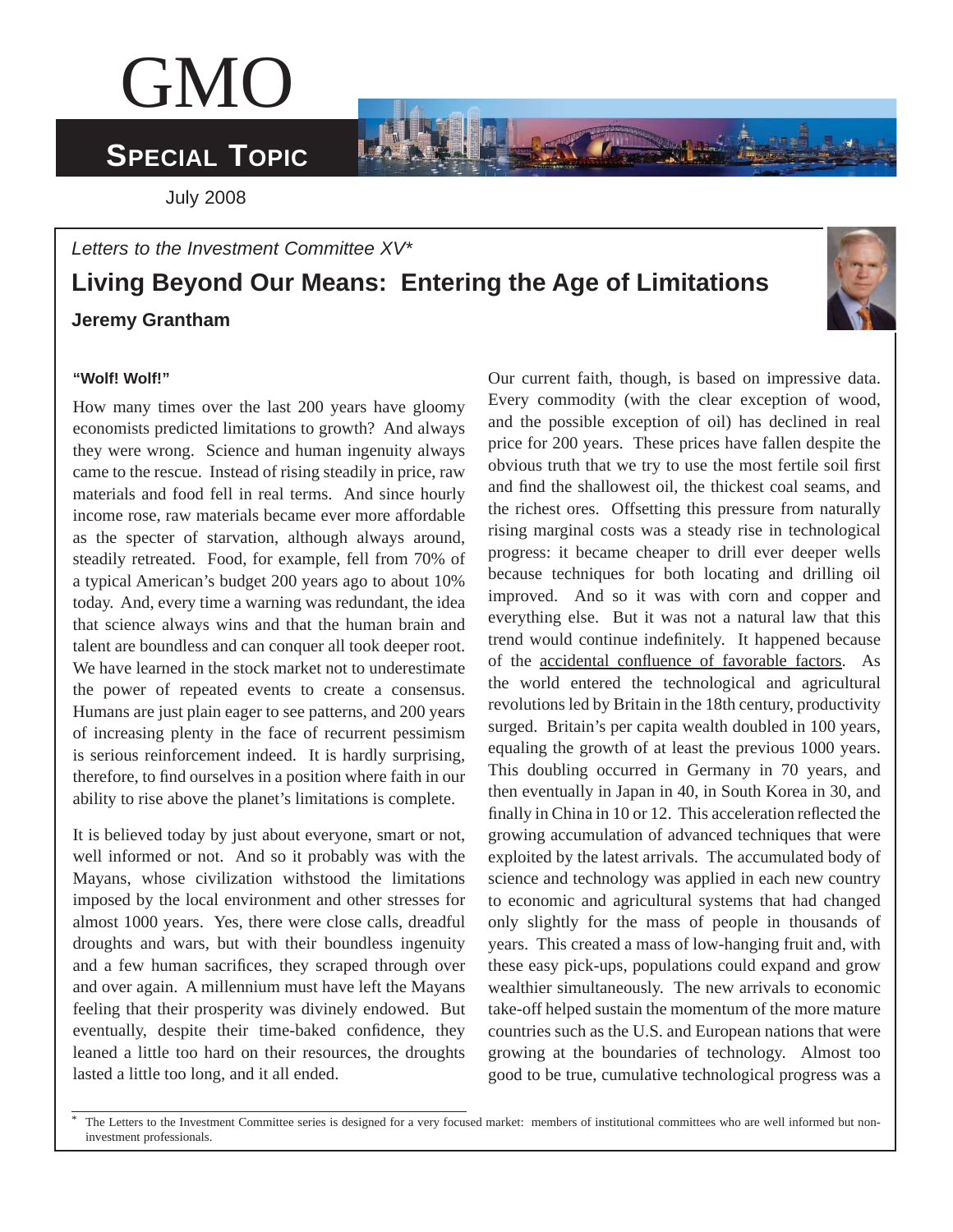little faster than the increasing marginal costs of a world now growing at a remarkable 3% a year. The real price of commodities, defying the doomsayers, fell about 1.5% a year, a number that sounds small but is large enough to steadily increase global wealth.

There were however, at least two worms in the apple. The first is that if enough people enter economic take-off at approximately the same time, as 2.3 billion Chinese and Indians have now done, then the pressure on resources might happen to increase marginal costs slightly faster than technology could offset them. The second worm, though, is much more serious: the developed world's great growth spurt has been facilitated by and sustained only at the cost of eating through our patrimony, the incredibly fortunate set of unique but finite resources that our planet inherited utterly by chance: underground water resources that currently sustain some of our most productive land but like a metronome tick off a reduction of several feet each year; rain-fed waters that, although renewable, are finite and already so overused that previously valuable lakes retreat to sometimes disastrous local effects and river volumes, once seemingly limitless, are now fought over; subsoil, which took thousands of years to form, is depleted through casual use (In the Midwest, for every bushel of wheat produced, it is said that a bushel of subsoil is lost. Our farmers are in the mining business! Yes, the soil is incredibly deep, but it is still finite.); high-grade mineral ores are fully developed, the very best are long gone, and all are irreplaceable; previously fertile land has often been overgrazed and turned into desert.

At the end of this list is the one we usually worry about the most: hydrocarbons. Here technology has remarkably kept the life of resources from imploding. But there are limits, and we have reached them. Since 1974 the U.S., despite all investments and improved technology, has steadily reduced oil output. Now the entire world routinely adds less oil to reserves than it pumps.

And you, of course, have heard it all before and dismiss it. Well, let me give you a thought experiment to mentally chew on. For the last 2 years the world's growth (of goods and services) has grown at 4.5% a year. Since we can convince ourselves that services like haircuts that were once  $50¢$  (or \$5 in today's currency) are now "worth" \$25 for an identical service, we had better limit ourselves to goods, for they are what sustain us: food, clothing, housing, and vehicles. Let us imagine a longlived civilization. The longest lived is probably in Egypt, where a closely related culture existed for 3000 years. And let us assume, to simplify, that wealth could be defined as tangible, as the cubic capacity of possessions. If Ancient Egypt had started in 3000 BC with just 1 cubic meter of possessions and had grown them at 4.5% a year, sustained by technology and the unbounded inventiveness of man's brain, then man's brain would have a major parking problem to deal with. Egypt's wealth would have grown from 1 cubic meter to  $10^{67}$  cubic meters, an amount so vast it could not be squeezed into the entire known universe! So let's reverse engineer it. What growth could have been sustained? At a lowly 1%, Egypt's physical wealth would have increased by more than 9 trillion times. Even at 1/10 of a percent, Egypt's wealth would have multiplied by 20 times, very much more than they accomplished but at least a level of growth in physical assets that the planet could probably sustain for another 5000 or 10,000 years. Not however, the kind of growth to which we think we are entitled, and even then only possible if there were no simultaneous population growth. For the longterm growth consequences for population are the same. The world's population, which is thought to have been about 15 million in 3000 BC, would have become 1.5 x  $10^{20}$  at 1% growth or almost 150 million times 1 trillion people by the time of Christ! And remember, this is a growth rate in global population far less than the 1.5% in my lifetime, and indeed close to that which Malthus was seeing when he wrote his famous "Essay on the Principle of Population" in 1798.

I like to say that of course Malthus was right; he merely got his timing wrong. And even that comment might be unfair. He argued that if population compounded at that rate in 1800, it would eventually get ahead of food supply. With the vision of quadrillions of people before us, after 3000 years at a mere 1%, it should be easy to buy his argument. There would be nowhere to stand, let alone grow food. Impatient as ever, we wanted Malthus to be right immediately rather than realizing that his argument draws its power from its inevitability, not its immediacy. But, let's look at Malthus' argument in more detail for a few minutes. From the 15 million inhabitants of 3000 BC, population about doubled every 1000 years with some spurts and setbacks until 100 AD, when the world's population was about 250 million. This 4000-year growth rate was coincidentally just a shade over 0.1% a year. It continued to grow at just over that rate, and by 1700 had doubled again in those 700 years. Then as the Industrial Revolution kicked in, observed by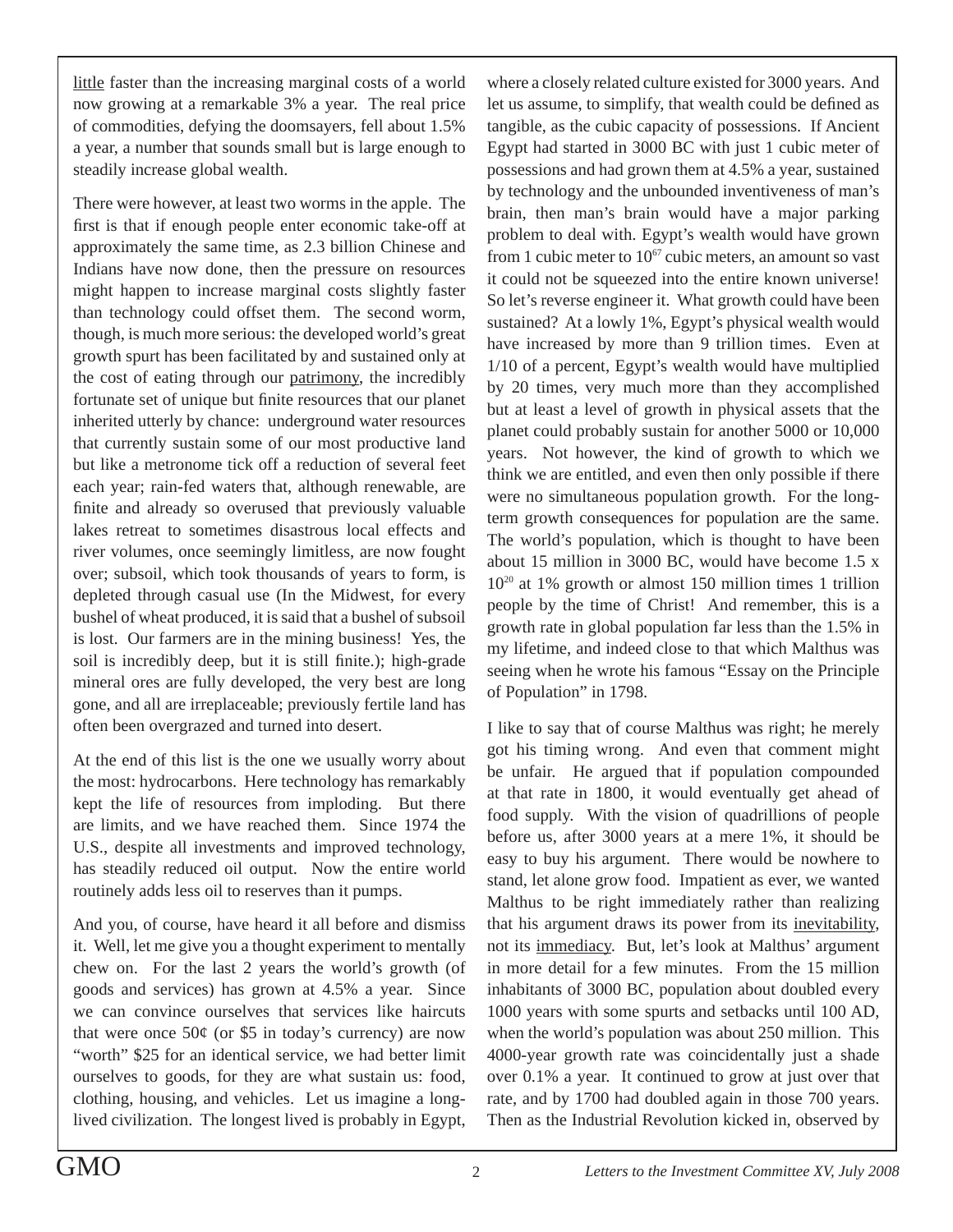Malthus, global population exploded: up over 10 times in 300 years, more than the prior 3000 years had produced. Even in this explosive phase, it started relatively slowly, at about 0.4% for the first 150 years and accelerated to 0.8% for the second 150 years. And that was not the end, for in the last 70 years, it averaged over 1% and actually peaked at over 2% – or at least we must pray it peaked – a few years ago!

Malthus recognized that man's ingenuity could increase agricultural output, as well he might, since he lived through England's agricultural revolution with "Turnip Townshend" and other gentlemen-scientist-farmers of that era who pioneered crop rotation, fallow years, and nitrogen-fixing crops. On the positive side of the equation, he did not foresee what might be called "The Hydrocarbon Revolution," in which a bountiful store of energy and fertilizer could be unexpectedly used to muscle multiples of the output that mere brainpower could achieve. To be fair though, he also missed the comparable increases from human engineered improved crops. On the negative side, his barely imagined worst nightmare of an accelerating growth in human population was exactly what came to pass. And, at anything like current or recent growth rates in population, we will of course – guaranteed beyond all doubt – outrun all of our resources including simply the space to put ourselves, let alone our burgeoning possessions. Indeed, if we were to try and go down that path, we would also guarantee the destruction of a great majority of the planet's diversity, quite probably including ourselves.

Malthus' second edition urged voluntary ("moral") checks on population growth but, since he considered man's sexual desire and fertility to be a given, he cannot have been too confident. So Malthus expected that it was more likely that humans, like rats, would multiply right up to the boundary of food supply and permanently stay there. Into this ugly Malthus-was-right world, however, entered a positive and unforeseen factor: a voluntary reduction in birth rate caused by two completely different reasons. For agrarian societies, as abject poverty decreases, so does the need for the old age insurance that having 10 children used to provide. Even more unexpectedly, for developed economies the second variable is the love of the good life. What a delicious irony that the very factor that causes us so much trouble in resource depletion and climate change will through a similar motive lead to fewer inconvenient and expensive children!

Whatever the reasons, it looks increasingly as if global birth rates will slow for a long time, and that before the end of this century, and perhaps much sooner, global population will start to fall until once again we are below the longterm sustainable capacity of Earth. The critical period is precisely this century. We are living in a thoroughly dangerous and interesting phase where we determine how much irreversible and semi-permanent damage we do to our planet and test our previously modest abilities to cooperate and defer gratification for the greater good of our future.

In the meantime, we are living increasingly beyond our means, and Mr. Market is about to help us reconsider our behavior. This century will likely see the end of the Industrial Revolution and the age of "limitless resources." Higher prices and (hopefully) voluntary improved behavior will together usher in the post-Industrial Revolution phase of limited resources and frugality. We will all modify our behavior and probably quite fast. We will all re-adopt Yankee virtues (or Yorkshire virtues, I might add) of "waste not, want not," and get accustomed to using our brains instead of our hydrocarbon brawn.

The prices of commodities are likely to crack short term (see first section of this letter), but this will be just a tease. In the next decades, the prices of all future raw materials will be priced as just what they are: irreplaceable. Oil, for example, will never again be priced on the marginal cost of pumping a marginal barrel from some giant Saudi oil field, as has been the practice for most of the last 100 years of oil production. Real cost is always replacement cost and oil, a precious feedstock for chemicals and fertilizers, simply cannot be replaced. Using marginal cost as a substitute was ignorant and conducive to wasteful consumption of scarce energy resources. It also enabled us to put our collective head in the sand and ignore the growing need for an enlightened long-term energy and climate policy.

Relatively quickly, in 100 years or so, we will run out of oil, underground water, and most non-fully-renewable resources. At current rates, we will do it very, very fast. A major complication now, though, is that we have been brainwashed by repetition to reject this whole idea as irretrievably pessimistic and defeatist, and just well ... thoroughly un-American.

One of the most unfortunate features of our sustained ability to overcome presumed limitations by applying